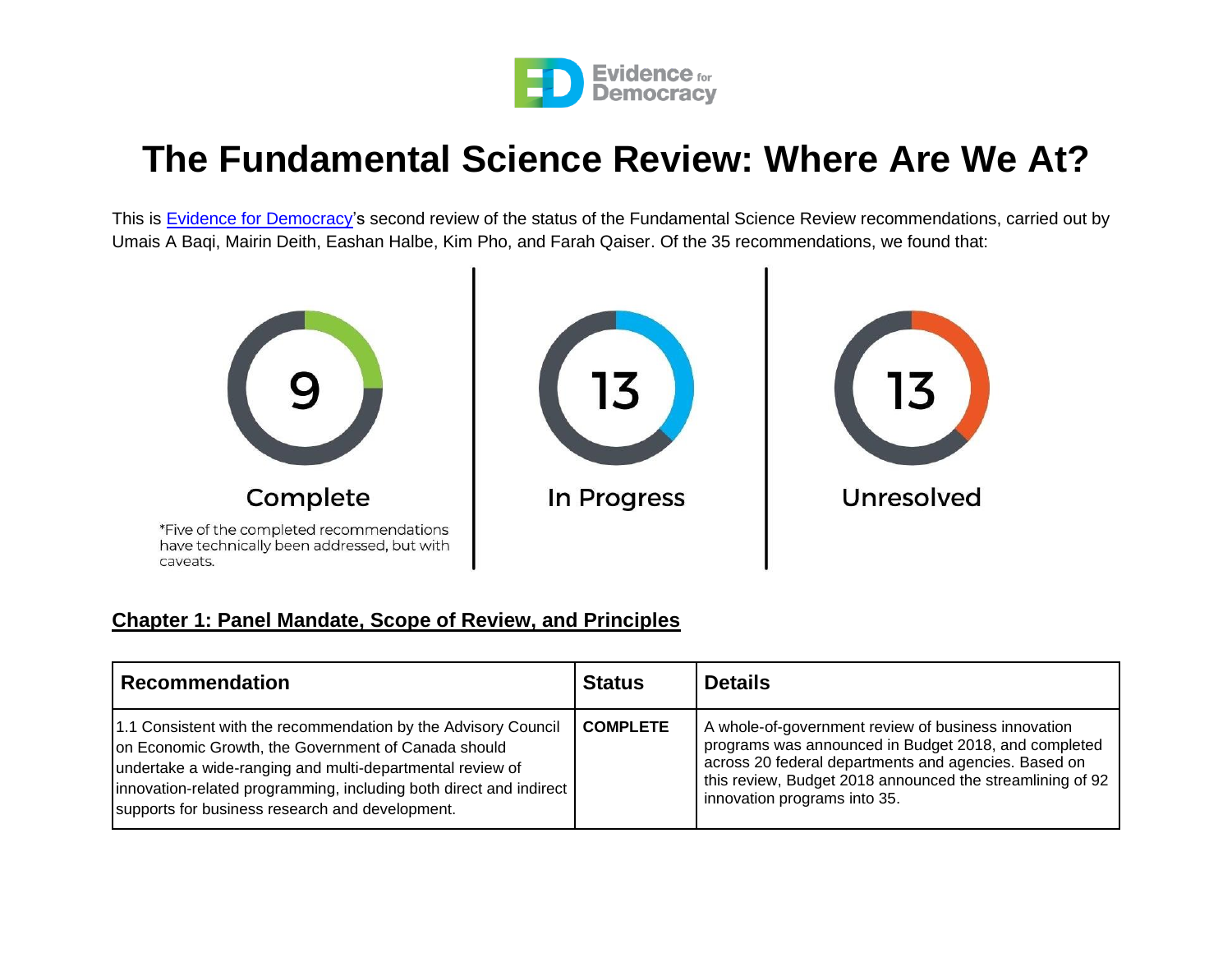#### **Chapter 4: Oversight, Advice and Governance: Overdue Course Corrections**

| <b>Recommendation</b>                                                                                                                                                                                                                                                                                                                                                                                      | <b>Status</b>      | <b>Details</b>                                                                                                                                                                                                                                                                  |
|------------------------------------------------------------------------------------------------------------------------------------------------------------------------------------------------------------------------------------------------------------------------------------------------------------------------------------------------------------------------------------------------------------|--------------------|---------------------------------------------------------------------------------------------------------------------------------------------------------------------------------------------------------------------------------------------------------------------------------|
| 4.1 The Government of Canada, by an Act of Parliament,<br>should create a new National Advisory Council on Research<br>and Innovation (NACRI) to provide broad oversight of the<br>federal research and innovation ecosystems.                                                                                                                                                                             | <b>UNRESOLVED</b>  | Instead of NACRI, a new "Council on Science and<br>Innovation" (CSI) was announced. In January 2019, there<br>was a call for applications for a CSI Chairperson and<br>members.                                                                                                 |
|                                                                                                                                                                                                                                                                                                                                                                                                            |                    | There have been no public details since 2019 on the<br>mandate, council membership or whether CSI is functional,<br>though a Council on Science and Innovation Secretariat<br>(CSIS) does currently exist within ISED.                                                          |
|                                                                                                                                                                                                                                                                                                                                                                                                            |                    | (Note: Recommendations 4.2, 4.3, 4.4, 4.6, 4.7, 5.1, 5.8 and<br>7.2 are partly or fully dependent on NACRI's involvement.)                                                                                                                                                      |
| 4.2 The Science, Technology and Innovation Council should be<br>wound down as NACRI is established.                                                                                                                                                                                                                                                                                                        | <b>IN PROGRESS</b> | The Science, Technology and Innovation Council (STIC) is<br>no longer operating, but NACRI (or CSI) has yet to be<br>established.                                                                                                                                               |
| 4.3 NACRI should have 12 to 15 members, appointed through<br>Orders in Council, comprising distinguished scientists and<br>scholars from a range of disciplines as well as seasoned<br>innovators with strong leadership and public service records<br>from the business realm and civil society Domestic members<br>should be drawn from across Canada and reflect the nation's<br>diversity and regions. | <b>UNRESOLVED</b>  | Although the equivalent Council on Science and Innovation<br>(CSI) body is still pending, the initial call for applications<br>indicated that this body would consist of 11 members from<br>the scientific and research community, the private sector,<br>and civil society.    |
| 4.4 An external member should hold the Chair of NACRI with<br>the CSA serving as Vice Chair NACRI should be supported by<br>a dedicated secretariat working within the larger expert team<br>supporting the CSA.                                                                                                                                                                                           | <b>UNRESOLVED</b>  | Although the equivalent Council on Science and Innovation<br>(CSI) body is still pending, the initial call for applications<br>solicited an external Chairperson. There was no mention of a<br>Vice Chair, but the Chief Science Advisor was listed as an<br>ex-officio member. |
| 4.5 The Privy Council Office, working with departmental officials<br>and the newly appointed CSA, should examine mechanisms to                                                                                                                                                                                                                                                                             | <b>IN PROGRESS</b> | It is unclear whether a formal examination of mechanisms<br>took place. There are currently different mechanisms to                                                                                                                                                             |

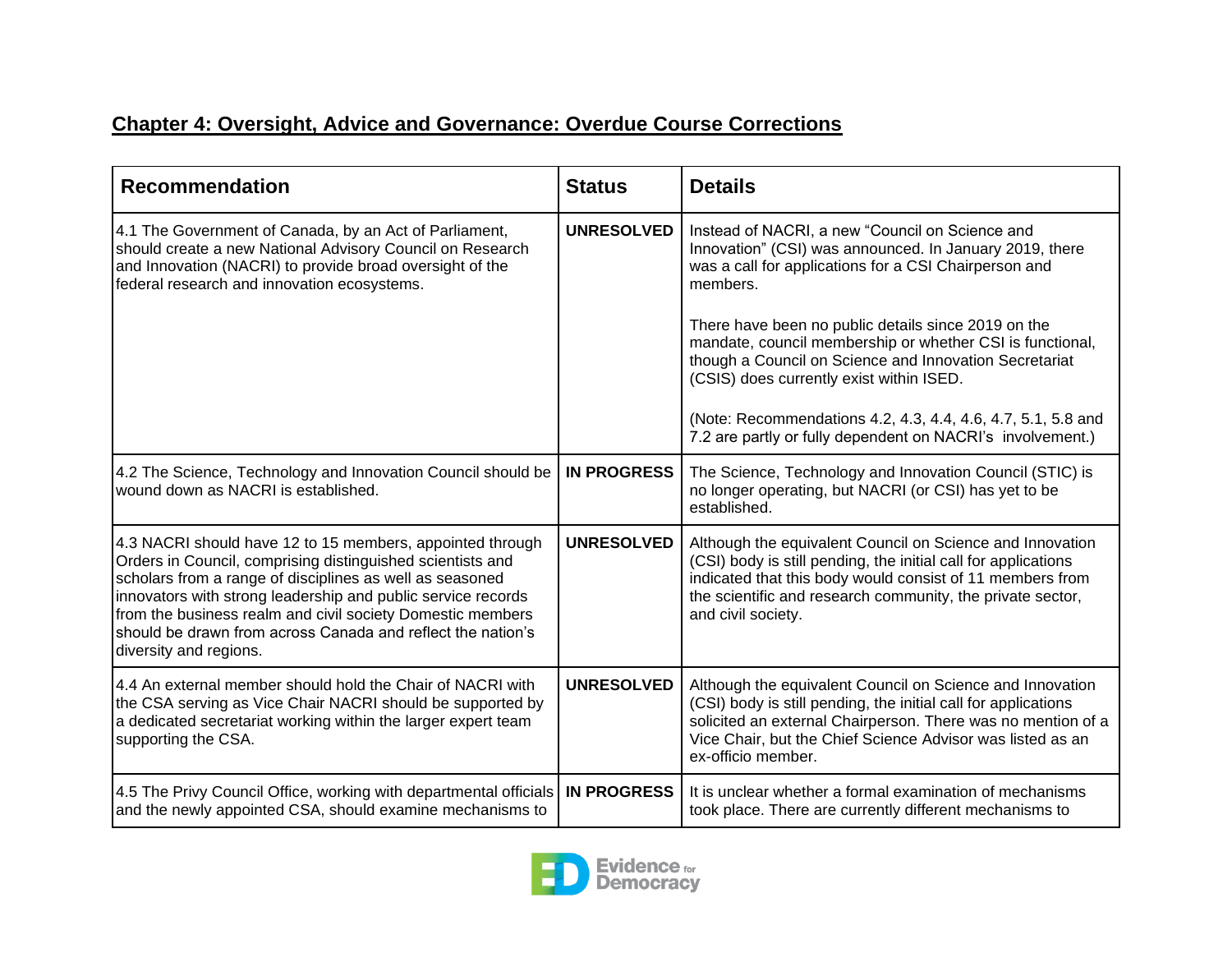| achieve improved whole-of-government coordination and<br>collaboration for intramural research and evidence-based<br>policy-making.                                                                                                                                                                                                                                                                                                                                                                                                                                           |                    | coordinate intramural research and collaboration, including a<br>Deputy Minister Science Committee, the Canada Research<br>Coordinating Committee, and a growing network of<br>departmental science advisors (DSAs), convened by the<br>Office of the Chief Science Advisor. To date, there are seven<br>DSAs across the federal government.                                                                                                                                                                                                                                                                                                                                                                    |
|-------------------------------------------------------------------------------------------------------------------------------------------------------------------------------------------------------------------------------------------------------------------------------------------------------------------------------------------------------------------------------------------------------------------------------------------------------------------------------------------------------------------------------------------------------------------------------|--------------------|-----------------------------------------------------------------------------------------------------------------------------------------------------------------------------------------------------------------------------------------------------------------------------------------------------------------------------------------------------------------------------------------------------------------------------------------------------------------------------------------------------------------------------------------------------------------------------------------------------------------------------------------------------------------------------------------------------------------|
| 4.6 As a council of senior volunteers with a broad mandate of<br>national importance, NACRI should have a publicly<br>acknowledged working connection to the Prime Minister/PMO,<br>parallel to that established for the CSA NACRI should report to<br>and interact most directly with both the Minister of Science and<br>the Minister responsible for Innovation and Economic<br>Development It should also have open channels of<br>communication with the Minister of Health and other ministers<br>of key departments involved in intramural and extramural<br>research. | <b>UNRESOLVED</b>  | Although the equivalent Council on Science and Innovation<br>(CSI) body is still pending, the initial call for applications<br>indicated that this body would include three ex-officio<br>members: the Chief Science Advisor, ISED Deputy Minister,<br>and Deputy Minister of Health.                                                                                                                                                                                                                                                                                                                                                                                                                           |
| 4.7 A Special Standing Committee on Major Research Facilities<br>should be convened by the CSA and report regularly to NACRI<br>The committee would advise NACRI and the Government of<br>Canada on coordination and oversight for the life cycle of<br>federally supported NRFs.                                                                                                                                                                                                                                                                                             | <b>IN PROGRESS</b> | A Special Standing Committee on Major Research Facilities<br>has not been convened.<br>However, in 2018, the Prime Minister asked the Chief<br>Science Advisor (CSA) to "provide advice on a strategic<br>national approach for (major) research facilities." Following<br>(inter)national consultations, the CSA recommended that<br>"the government adopt a portfolio approach to its major<br>research facilities, with a central steward to handle oversight<br>and long-range planning of its investments" and to conduct<br>"cyclical five-year reviews of each facilityusing independent<br>experts to determine future plans and ensure the continued<br>excellence and relevance of these facilities." |
| 4.8 Ongoing interactions and annual in-person meetings should<br>be established to strengthen collaborative research<br>relationships among federal, provincial, and territorial<br>departments with major intramural or extramural research<br>commitments The CSA, with advice from NACRI, should take<br>the lead in promoting a shared agenda on matters of national                                                                                                                                                                                                      | <b>UNRESOLVED</b>  | We recognize that this recommendation falls under the Chief<br>Science Advisor's mandate, i.e. "promot[ing] a positive and<br>productive dialogue between federal scientists and<br>academia, both in Canada and abroad." There have been<br>ongoing interactions among federal, provincial and territorial<br>departments, but nevertheless, it is unclear whether<br>substantial progress has been made to strengthen research                                                                                                                                                                                                                                                                                |

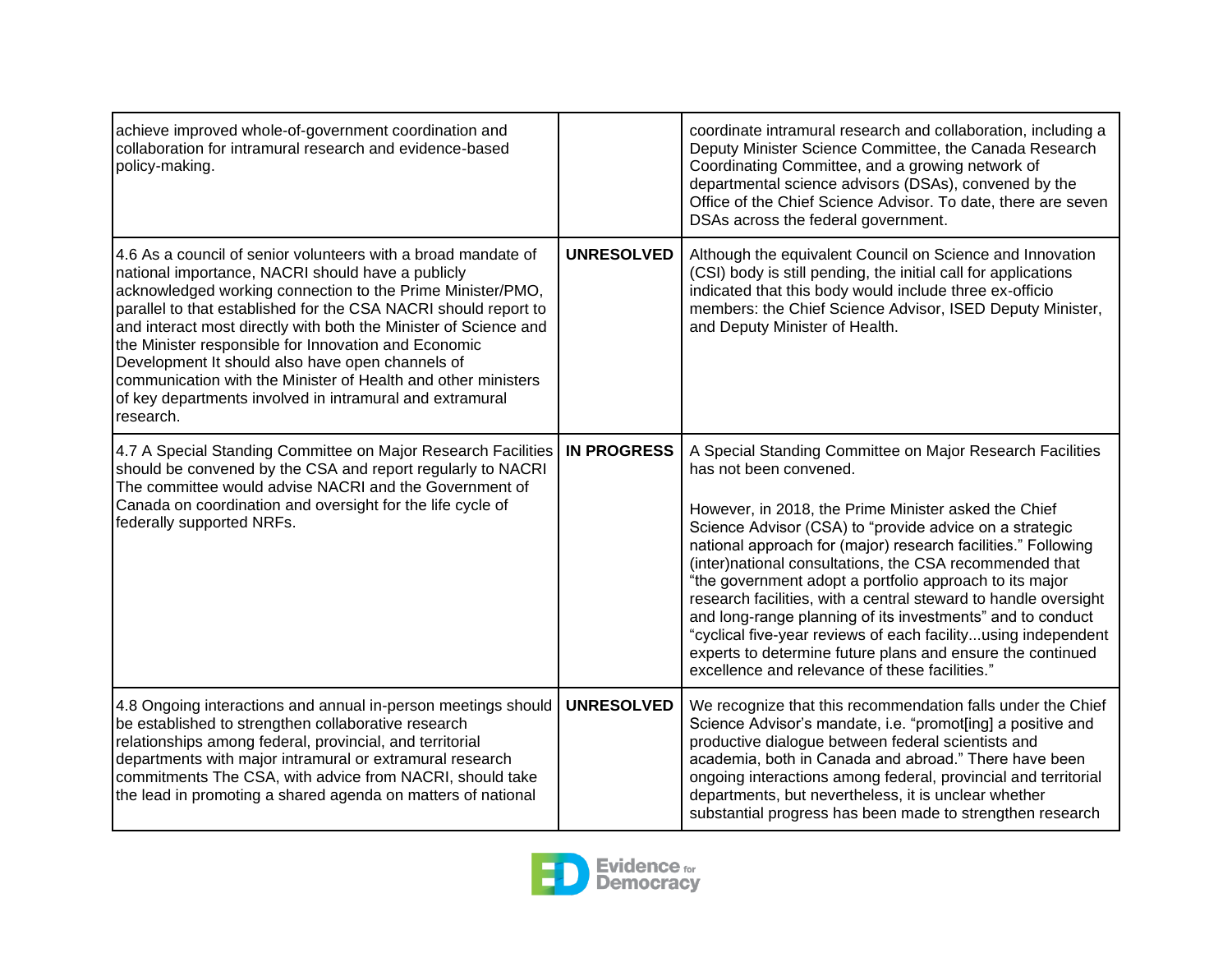| concern, such as human resource planning to strengthen<br>research and innovation across Canada.                                                                                                                                                                                                                                                                                                                                                                                                                                                                          |                   | relationships.                                                                                                                                                                                                                                                                                                                                                                                                                                                                                                                                                                                                                                                                                                                                            |
|---------------------------------------------------------------------------------------------------------------------------------------------------------------------------------------------------------------------------------------------------------------------------------------------------------------------------------------------------------------------------------------------------------------------------------------------------------------------------------------------------------------------------------------------------------------------------|-------------------|-----------------------------------------------------------------------------------------------------------------------------------------------------------------------------------------------------------------------------------------------------------------------------------------------------------------------------------------------------------------------------------------------------------------------------------------------------------------------------------------------------------------------------------------------------------------------------------------------------------------------------------------------------------------------------------------------------------------------------------------------------------|
| 4.9 The Government of Canada should propose and initiate<br>planning for a First Ministers' Conference on Research<br>Excellence in 2017 The conference would celebrate and<br>cement a shared commitment to global leadership in science<br>and scholarly inquiry as part of Canada's sesquicentennial<br>celebrations.                                                                                                                                                                                                                                                  | <b>UNRESOLVED</b> | There has been no First Ministers' Conference on Research<br>Excellence in 2017, or since then.                                                                                                                                                                                                                                                                                                                                                                                                                                                                                                                                                                                                                                                           |
| 14.10 The Ministers of Science and Health should mandate the<br>formation of a formal coordinating board for CFI, CIHR,<br>SSHRC, and NSERC, chaired by the CSA The membership of<br>the new Four Agency Coordinating Board would include the<br>four agency heads, departmental officials, and external experts.<br>Reporting to the Ministers of Science and Health, the<br>Coordinating Board would expeditiously determine and<br>implement avenues for harmonization, collaboration, and<br>coordination of programs, peer review procedures, and<br>administration. | <b>COMPLETE</b>   | In 2018, the Canada Research Coordinating Committee<br>(CRCC) was convened "to achieve greater harmonization,<br>integration and coordination of research-related programs<br>and policies and to address issues of common concern to<br>the granting agencies and the CFI."<br>It consists of agency heads (NSERC, SSHRC, CIHR, CFI)<br>and departmental officials (the Deputy Minister of Health<br>Canada, and Deputy Minister of Innovation, Science, and<br>Economic Development Canada). The President of the<br>National Research Council of Canada is also a member of<br>the CRCC.<br>The CRCC is not chaired by the CSA. Instead, the role<br>rotates on an annual basis among one of the presidents of<br>the three federal granting agencies. |
| 4.11 The Government of Canada should undertake a<br>comprehensive review to modernize and, where possible,<br>harmonize the legislation for the four agencies that support<br>extramural research The review would clarify accountabilities<br>and selection processes for agency governing bodies and<br>presidents, promote good governance and exemplary peer<br>review practices, and give priority to inter-agency collaboration<br>and coordination.                                                                                                                | <b>UNRESOLVED</b> | While there are some ongoing efforts to promote inter-<br>agency collaboration and coordination (e.g., the CRCC), the<br>legislation of the four agencies has not yet been harmonized,<br>to the best of our knowledge.                                                                                                                                                                                                                                                                                                                                                                                                                                                                                                                                   |

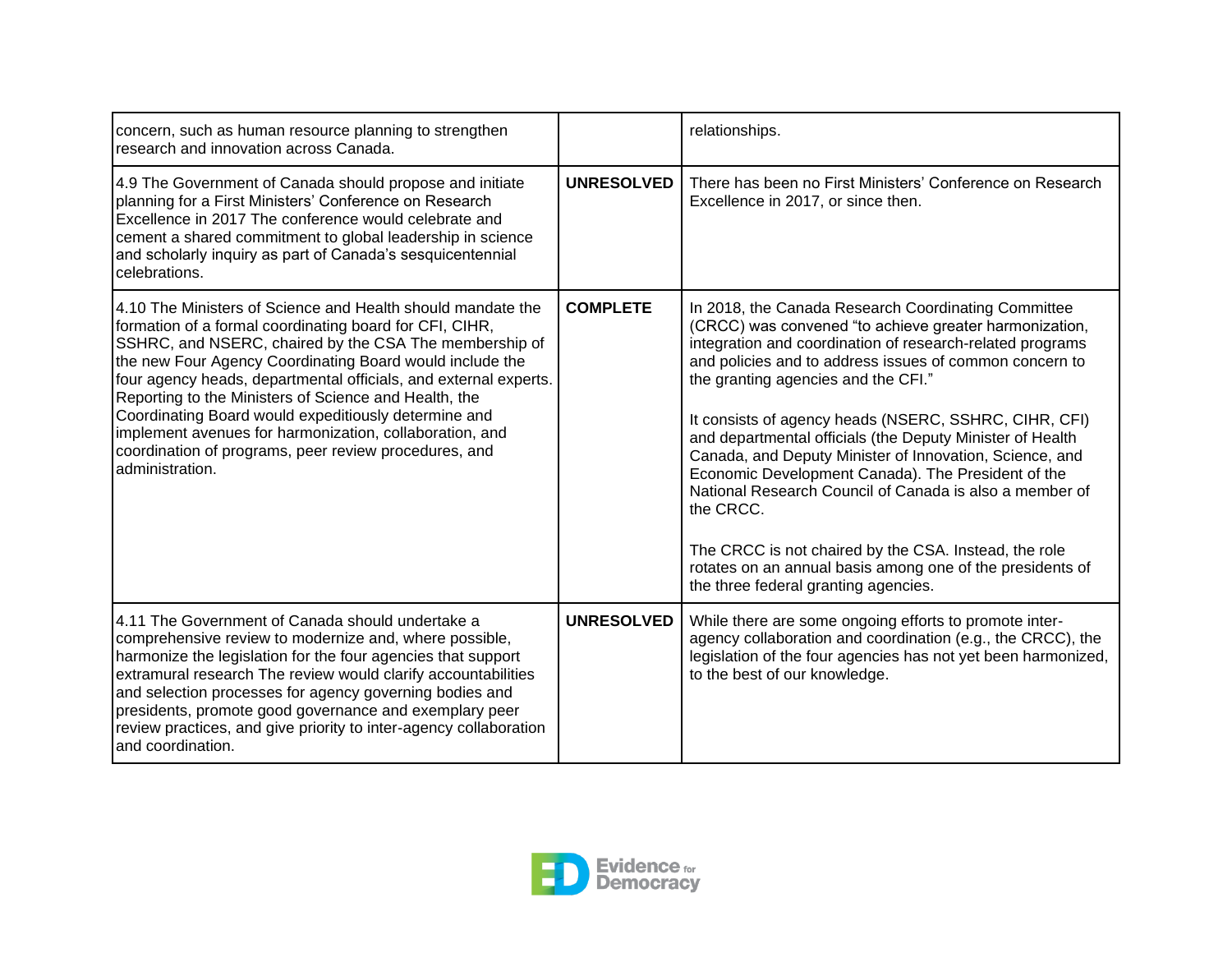## **Chapter 5: Allocation and Adjudication: Shared Challenges and Recommended Solutions**

| <b>Recommendation</b>                                                                                                                                                                                                                                                                                                                                                                                                                                                                     | <b>Status</b>      | <b>Details</b>                                                                                                                                                                                                                                                                                                                                                                                                                                                                                                                                                                                                                                                      |
|-------------------------------------------------------------------------------------------------------------------------------------------------------------------------------------------------------------------------------------------------------------------------------------------------------------------------------------------------------------------------------------------------------------------------------------------------------------------------------------------|--------------------|---------------------------------------------------------------------------------------------------------------------------------------------------------------------------------------------------------------------------------------------------------------------------------------------------------------------------------------------------------------------------------------------------------------------------------------------------------------------------------------------------------------------------------------------------------------------------------------------------------------------------------------------------------------------|
| 5.1 NACRI should be asked to review the<br>current allocation of funding across the<br>granting councils. It should recommend<br>changes that would allow the Government<br>of Canada to maximize the ability of<br>researchers across disciplines to carry out<br>world-leading research. Particular attention<br>should be paid to evidence that ongoing<br>program changes have adversely affected<br>the funding opportunities for scholars in the<br>social sciences and humanities. | <b>UNRESOLVED</b>  | As mentioned above, the equivalent Council on Science and Innovation (CSI)<br>body is still pending. It is unclear whether a formal review of the current<br>allocation of funding across granting councils has taken place.<br>There has been limited progress to address the flagged issues (e.g., new<br>funding allocations to the Tri-Agency, see recommendation 6.1).                                                                                                                                                                                                                                                                                         |
| 5.2 The Government of Canada should<br>direct the new Four Agency Coordinating<br>Board to develop and harmonize funding<br>strategies across the agencies, using a<br>lifecycle approach that balances the needs<br>and prospects of researchers at different<br>stages of their careers.                                                                                                                                                                                                | <b>IN PROGRESS</b> | The new Canada Research Coordinating Committee's (CRCC) work plan for<br>2019-20 included the objective to "review funding programs to identify gaps and<br>linkages and to align opportunities for researchers at all stages of their careers."<br>In addition, the tri-agency grants management solution (TGMS) initiative is<br>currently in progress to harmonize and modernize the tri-agency grants<br>management. The last public update (2020) indicates that initial consultations<br>are complete, and that testing of "proof of concept" solutions will now take<br>place.<br>The Canada Graduate Scholarship (CGS) is one example of a program that has |
|                                                                                                                                                                                                                                                                                                                                                                                                                                                                                           |                    | been harmonized across the tri-agency. However, almost all other funding<br>strategies remain outstanding when it comes to harmonization.                                                                                                                                                                                                                                                                                                                                                                                                                                                                                                                           |
| 5.3 The new Four Agency Coordinating<br>Board should create a mechanism for<br>harmonization as well as continuous<br>oversight and improvement of peer review                                                                                                                                                                                                                                                                                                                            | <b>IN PROGRESS</b> | A Tri-Agency Interdisciplinary Peer Review Committee is being piloted for the<br>SSHRC 2021-2022 Insight Grants, CIHR Fall 2021 Project Grant, and NSERC<br>2022 Discovery Horizons Grants funding opportunities.                                                                                                                                                                                                                                                                                                                                                                                                                                                   |
| practices across the three councils and<br>CFI.                                                                                                                                                                                                                                                                                                                                                                                                                                           |                    | Additionally, improved peer review practices are being implemented in certain<br>programs. For example, the CRCC established the New Frontiers in Research<br>Fund (NFRF). This included innovative merit review processes, such as proof-<br>of-concept applications, pass-or-fail assessment, double-blind review, and a                                                                                                                                                                                                                                                                                                                                          |

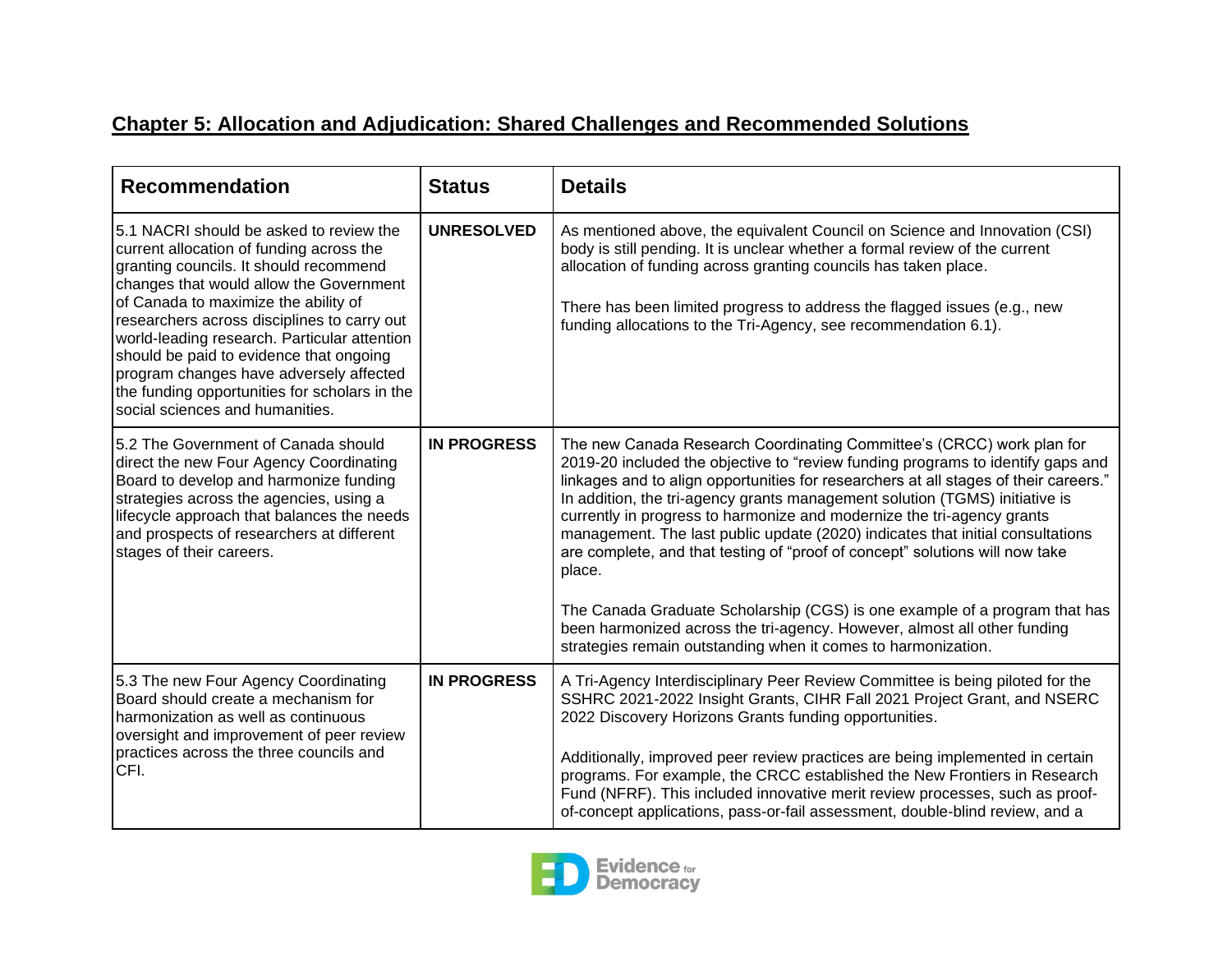|                                                                                                                                                                                                                                                                                                                                                                                   |                    | sandpit for targeted calls.                                                                                                                                                                                                                                                                                                                                                                                                                                                                                                                                                                                                                                                                                                                                                                                                                                                                                                                                                                                                                                                                                                                                                                                                                                                                                                                                                           |
|-----------------------------------------------------------------------------------------------------------------------------------------------------------------------------------------------------------------------------------------------------------------------------------------------------------------------------------------------------------------------------------|--------------------|---------------------------------------------------------------------------------------------------------------------------------------------------------------------------------------------------------------------------------------------------------------------------------------------------------------------------------------------------------------------------------------------------------------------------------------------------------------------------------------------------------------------------------------------------------------------------------------------------------------------------------------------------------------------------------------------------------------------------------------------------------------------------------------------------------------------------------------------------------------------------------------------------------------------------------------------------------------------------------------------------------------------------------------------------------------------------------------------------------------------------------------------------------------------------------------------------------------------------------------------------------------------------------------------------------------------------------------------------------------------------------------|
| 5.4 The Four Agency Coordinating Board<br>should develop consistent and coordinated<br>policies to achieve better equity and<br>diversity outcomes in the allocation of<br>research funding while sustaining<br>excellence as the key decision-making<br>criterion. This priority intersects efforts to<br>improve peer review practices and requires<br>a multipronged approach. | <b>IN PROGRESS</b> | Budget 2018 included commitments to collect improved demographic data on<br>researchers, and implement programs that support improved EDI at post-<br>secondary institutions.<br>In March 2019, a pilot Equity, Diversity and Inclusion Institutional Capacity<br>Building Grant program awarded \$5.3 million to small universities and colleges<br>to help advance EDI. In September 2019, the Tri-Agency issued a Statement on<br>Equity, Diversity and Inclusion (EDI). The Tri-Agency EDI Action Plan for 2018-<br>2025 was also updated. This was followed by the launch of the Dimensions pilot<br>by the tri-agency in September 2019. 17 post-secondary institutions are<br>currently participating in the pilot.<br>There are also various ongoing actions related to this recommendation. This<br>includes the harmonized collection and analysis of self-identification data for<br>research team members, and a harmonized EDI training plan for the four<br>agencies. Similarly, research funds, such as the New Frontiers in Research<br>Fund (NFRF), have developed a Best Practices in Equity, Diversity and<br>Inclusion in Research guide for applicants.<br>We recognize that this is a long-term file. While progress is ongoing, the<br>success of these measures (i.e. better equity and diversity outcomes) will only<br>become evident in the years to come. |
| 5.5 The federal ministers responsible<br>should consider hard equity targets and<br>quotas where persistent and unacceptable<br>disparities exist, and agencies and<br>institutions are clearly not meeting<br>reasonable objectives.                                                                                                                                             | <b>IN PROGRESS</b> | In May 2017, the Canada Research Chairs (CRC) program implemented an<br>Equity, Diversity and Inclusion Action Plan, as recommended in the 15th year<br>evaluation of the program. Institutions exceeded their equity targets for women,<br>visible minorities, persons with disabilities and Indigenous peoples in December<br>2019. New, higher targets have been set for a 2029 deadline.<br>Budget 2018 also required the granting councils to "publish an annual report for<br>Canadians on progress in addressing challenges in the research system,<br>including equity and diversity, and support for researchers at various career<br>stages." While certain aspects are reported, the annual report is left<br>outstanding, to the best of our knowledge.                                                                                                                                                                                                                                                                                                                                                                                                                                                                                                                                                                                                                   |

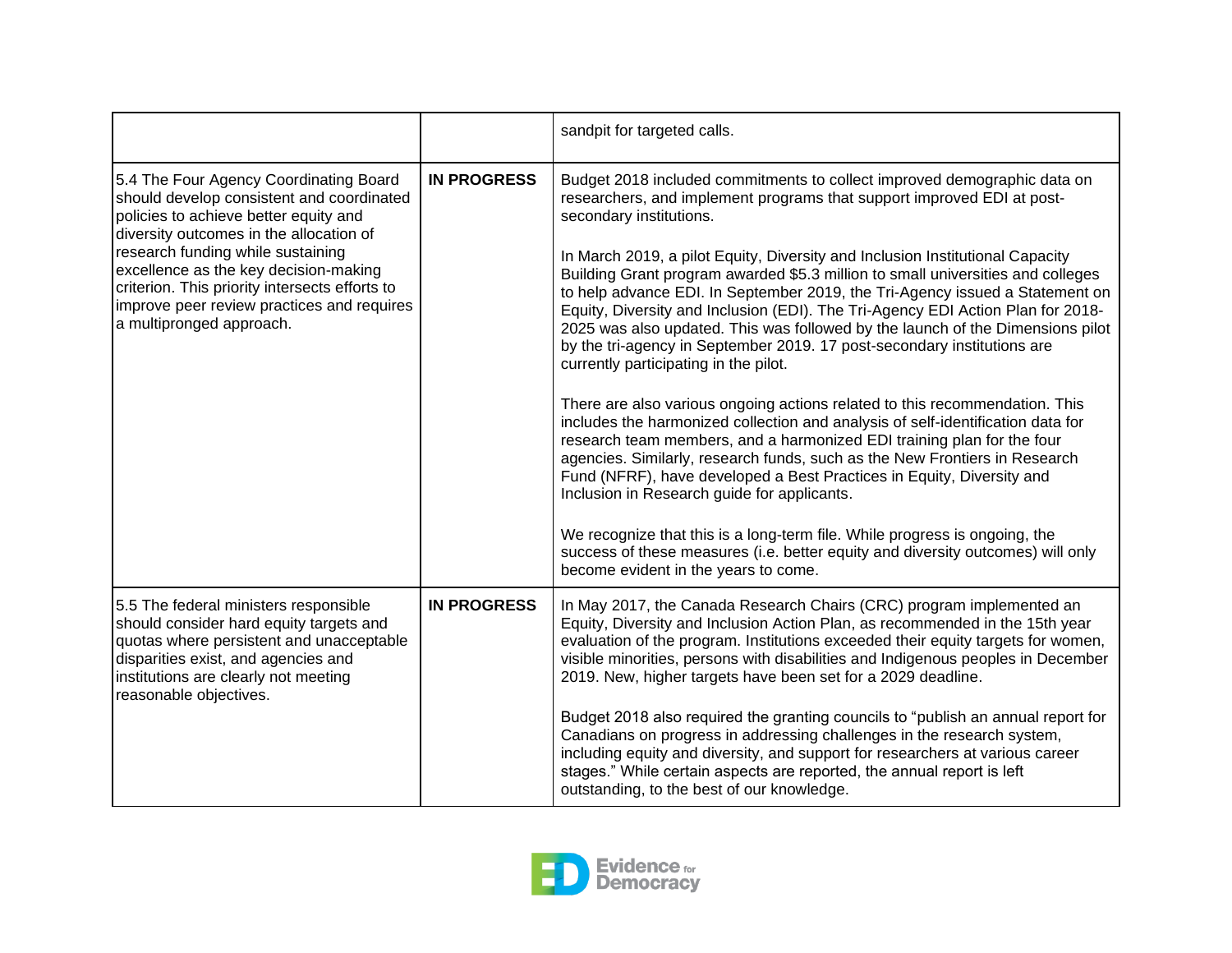| 5.6 The four agencies should examine best<br>practices in supporting early career<br>researchers, augment their support of them<br>consistently across disciplines, and track<br>and report publicly on the outcomes.                                                                                                                                                                                       | <b>COMPLETE*</b>   | In 2019, the Tri-Agency updated and harmonized its definition for early career<br>researchers, including crediting all eligible leaves as twice the amount of time<br>taken. The Tri-Agency also updated it's ECR Action Plan to include two<br>measurable objectives (including shared performance indicators): fair access to<br>tri-agency research support, and equitable participation in the research<br>ecosystem.                                                                                                                                                                                  |
|-------------------------------------------------------------------------------------------------------------------------------------------------------------------------------------------------------------------------------------------------------------------------------------------------------------------------------------------------------------------------------------------------------------|--------------------|------------------------------------------------------------------------------------------------------------------------------------------------------------------------------------------------------------------------------------------------------------------------------------------------------------------------------------------------------------------------------------------------------------------------------------------------------------------------------------------------------------------------------------------------------------------------------------------------------------|
|                                                                                                                                                                                                                                                                                                                                                                                                             |                    | The Tri-Agency has also committed to dedicating a portion of funding to ECR-<br>led projects, and a common approach to report on ECR participation in<br>investigator-initiated research programs. Balanced ECR funding was<br>implemented in the 2019-20 NSERC's Discovery Grants and the New Frontiers<br>and Research Fund.                                                                                                                                                                                                                                                                             |
|                                                                                                                                                                                                                                                                                                                                                                                                             |                    | Past federal budgets have also made relevant commitments: 250 Tier 2<br>Canada Research Chairs to emerging researchers (2018), and a 12-month<br>parental leave coverage for students and postdoctoral fellows who are funded<br>directly or indirectly by tri-agency funds (2019). (See more in recommendation<br>7.1.)                                                                                                                                                                                                                                                                                   |
|                                                                                                                                                                                                                                                                                                                                                                                                             |                    | However, the pandemic has significantly impacted graduate students, post-<br>doctoral fellows and early-career researchers. So while this recommendation is<br>technically complete, the actions taken may fall short of better supporting this<br>demographic, given the ongoing impacts of the pandemic.                                                                                                                                                                                                                                                                                                 |
| 5.7 The three granting councils should<br>collaborate in developing a comprehensive<br>strategic plan to promote and provide long-<br>term support for Indigenous research, with<br>the goal of enhancing research and training<br>by and with Indigenous researchers and<br>communities. The plan should be guided by<br>the Truth and Reconciliation Commission's<br>recommendations on research as a key | <b>IN PROGRESS</b> | The Canada Research Coordinating Committee's 2018-19 work plan included a<br>commitment to "developing, in partnership with Indigenous communities, an<br>interdisciplinary Indigenous research and research training model that<br>contributes to reconciliation with First Nations, Métis and Inuit." This resulted in<br>various forms of consultation, including regional roundtables, 110 position<br>papers, and a National Dialogue event. In December 2019, the Tri-Agency<br>released a strategic plan: Setting New Directions to Support Indigenous<br>Research and Research Training in Canada. |
| resource.                                                                                                                                                                                                                                                                                                                                                                                                   |                    | There were several investments in Budget 2019 to support Indigenous people's<br>access to post-secondary education. As mentioned above (recommendation<br>5.5), there are CRC equity targets related to Indigenous peoples for academic<br>institutions to achieve. However, progress on committing to long-term support<br>for Indigenous research remains unclear.                                                                                                                                                                                                                                       |

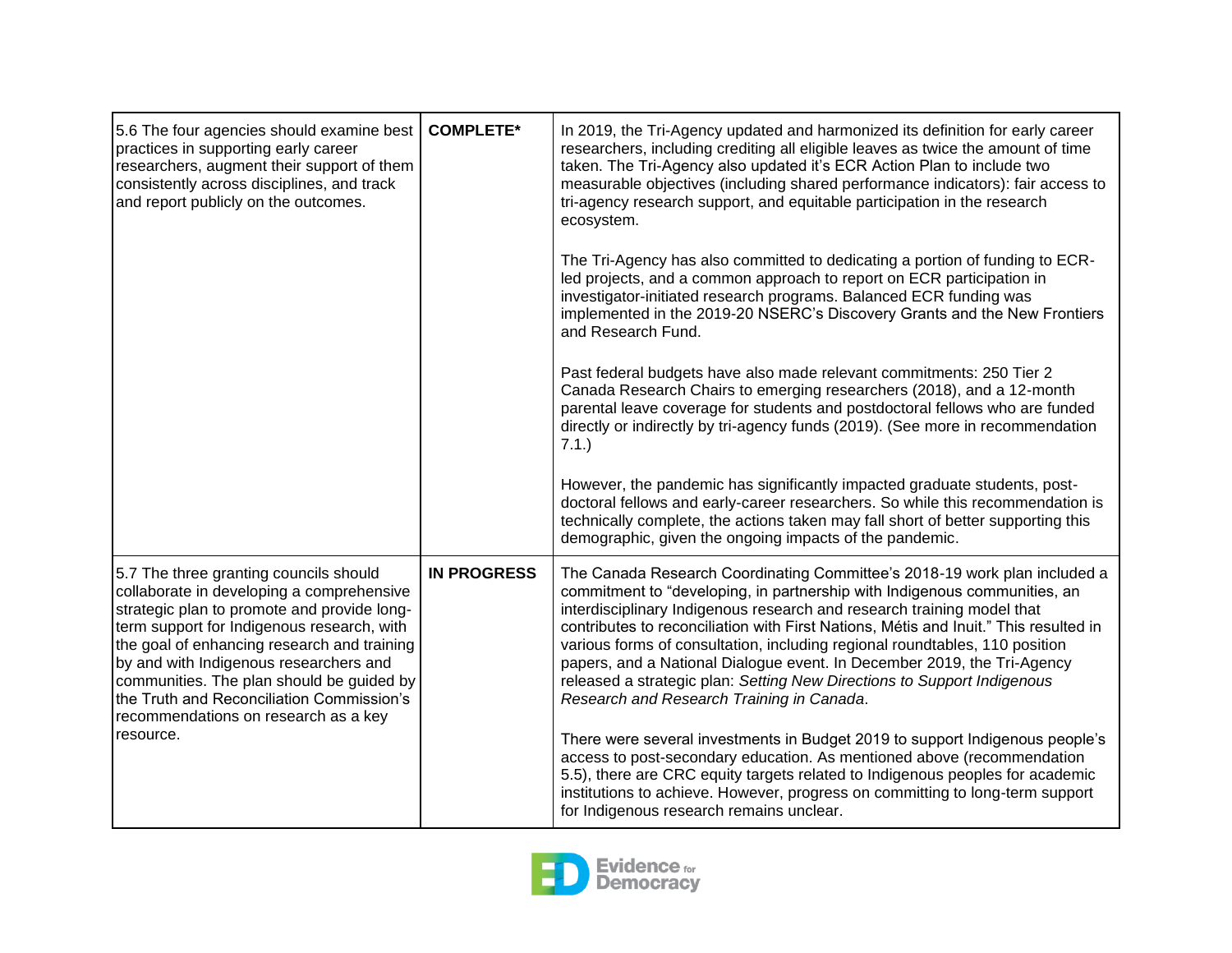| 5.8 NACRI should be mandated not only to<br>review proposals to create new third-party<br>delivery organizations, but also to assess<br>ongoing activities of all existing third-party<br>organizations that receive federal support.<br>It should guide their formal periodic review<br>processes and advise the Government of<br>Canada on the continuation, modification,<br>or termination of their contribution<br>agreements. | <b>IN PROGRESS</b> | As mentioned above, the equivalent Council on Science and Innovation (CSI)<br>body is still pending. However, Budget 2018 noted that "the government will<br>consider a new approach to determine how to allocate federal funding to third-<br>party research organizations, as advocated by Canada's Fundamental Science<br>Review."<br>It is unclear if a formal review did take place or not, but Budget 2019 announced<br>a new Strategic Science Fund (SSF) beginning in 2022-23, which would use a<br>"principles-based framework to make decisions about allocating federal funding<br>to third party organizations." The call for SSF applications is now open, and is<br>being jointly administered by Health Canada, and Innovation, Science and<br>Economic Development Canada.<br>It remains to be seen what actions will be taken to assess ongoing activities of<br>all existing third-party organizations that receive federal support. |
|-------------------------------------------------------------------------------------------------------------------------------------------------------------------------------------------------------------------------------------------------------------------------------------------------------------------------------------------------------------------------------------------------------------------------------------|--------------------|--------------------------------------------------------------------------------------------------------------------------------------------------------------------------------------------------------------------------------------------------------------------------------------------------------------------------------------------------------------------------------------------------------------------------------------------------------------------------------------------------------------------------------------------------------------------------------------------------------------------------------------------------------------------------------------------------------------------------------------------------------------------------------------------------------------------------------------------------------------------------------------------------------------------------------------------------------|
| 5.9 When the intent is to support<br>independent research, requirements for<br>matching funds should be used sparingly<br>and in a coordinated and targeted manner.<br>In general, matching requirements should<br>be limited to those situations where the co-<br>funder derives a tangible benefit.                                                                                                                               | <b>UNRESOLVED</b>  | It is unclear what progress has been made on this recommendation, though it<br>remains as important as ever.                                                                                                                                                                                                                                                                                                                                                                                                                                                                                                                                                                                                                                                                                                                                                                                                                                           |

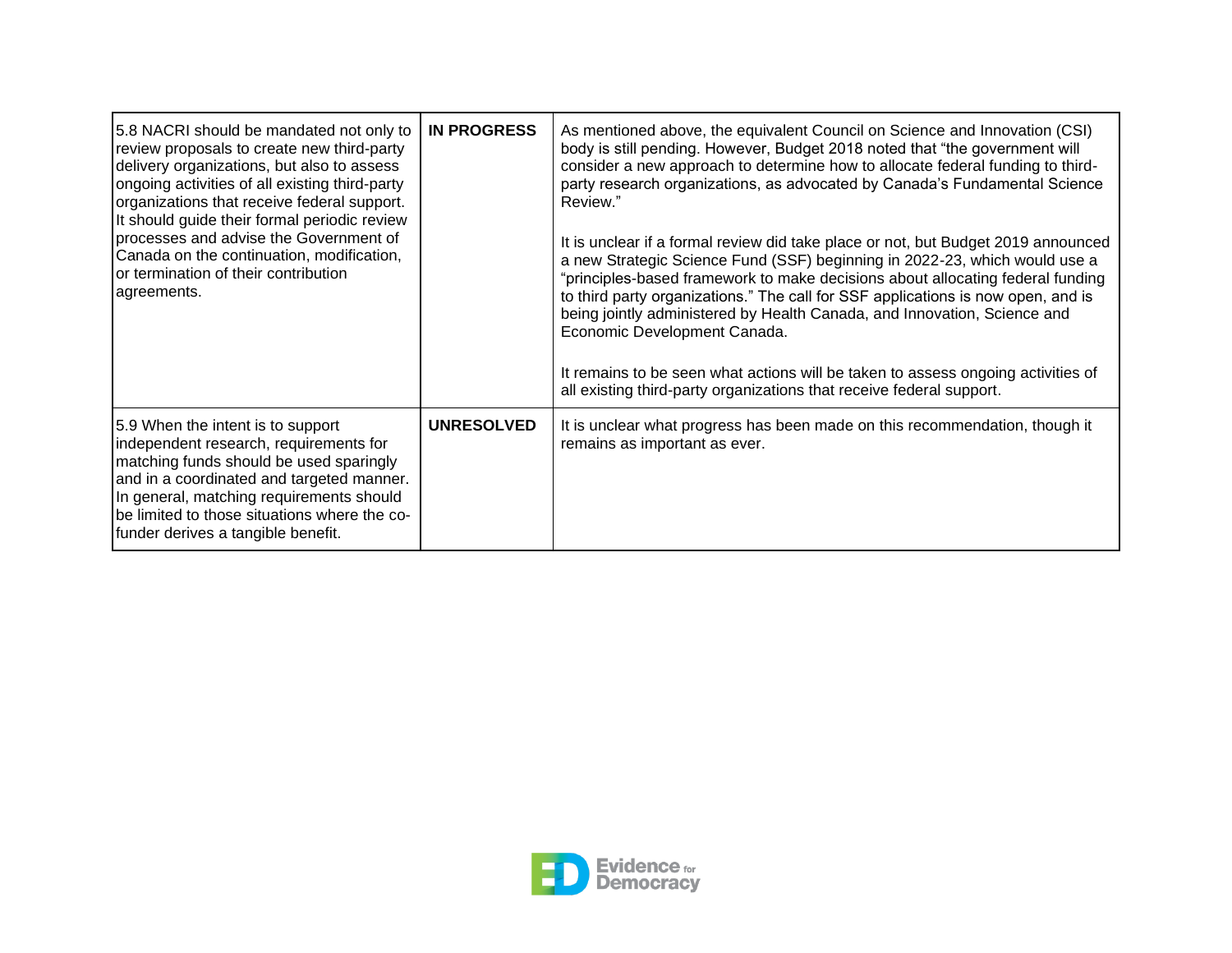## **Chapter 6: Funding The Research Ecosystem: Three Key Ingredients**

| <b>Recommendation</b>                                                                                                                                                                                                                                                                                                          | <b>Status</b>      | <b>Details</b>                                                                                                                                                                                                                                                                                                                                                                                                                                                                                                                                                                                                                                                                                                                                                                                                                     |
|--------------------------------------------------------------------------------------------------------------------------------------------------------------------------------------------------------------------------------------------------------------------------------------------------------------------------------|--------------------|------------------------------------------------------------------------------------------------------------------------------------------------------------------------------------------------------------------------------------------------------------------------------------------------------------------------------------------------------------------------------------------------------------------------------------------------------------------------------------------------------------------------------------------------------------------------------------------------------------------------------------------------------------------------------------------------------------------------------------------------------------------------------------------------------------------------------------|
| 6.1 The Government of Canada<br>should rapidly increase its<br>investment in independent<br>investigator-led research to<br>redress the imbalance caused<br>by differential investments<br>favouring priority-driven<br>research over the past decade.                                                                         | <b>IN PROGRESS</b> | Budget 2018 committed to funding \$925 million over five years for the Tri-Agency, starting<br>with \$115 million in 2018-19, and \$235 million per year ongoing. While this commitment was<br>not specific to addressing the imbalance in investigator-led research, it met 57% of the<br>original FSR recommendation (an increase of \$485 million in investigator-led direct project<br>funding, phased in over four years, totaling \$1.2 billion).<br>Budget 2021 also included a commitment of \$250 million over four years for the federal<br>research granting councils to create a new tri-council biomedical research fund. It remains<br>unclear how this funding will be utilized, and to what extent the imbalance between<br>investigator-led and priority-led research will be addressed.                          |
| 6.2 The Government of Canada<br>should direct the Four Agency<br>Coordinating Board to amend<br>the terms of the NCE program<br>so as to include the fostering of<br>collaborative multi-centre<br>strength in basic research in all<br>disciplines.                                                                           | <b>UNRESOLVED</b>  | In December 2018, the Networks of Centres of Excellence (NCE) program stopped<br>accepting new applications, and was transferred to the New Frontiers in Research Fund<br>(NFRF). The NFRF largely supports interdisciplinary research, and has not significantly<br>expanded options for researchers pursuing basic research.                                                                                                                                                                                                                                                                                                                                                                                                                                                                                                     |
| 6.3 The Government of Canada<br>should direct the granting<br>councils to undertake an interim<br>evaluation of the CFREF<br>program before the third wave<br>of awards is made. The CSA<br>and NACRI should be engaged<br>in the design of the review. The<br>results would guide a decision<br>on whether to launch or defer | <b>COMPLETE*</b>   | The Tri-agency Institutional Programs Secretariat (TIPS), housed within SSHRC, submitted<br>an evaluation report for the Canada First Research Excellence Program (CFREF) in January<br>2021. The report states that "although it was too early in the program's lifecycle to assess<br>the longer-term expected results of investing at the institutional level, the program remains<br>relevant, has largely met its immediate outcomesand demonstrated progress toward some<br>of its intermediate outcomes." The report also notes questions about the sustainability of the<br>transformational changes brought about by the CFREF.<br>It is unclear whether the CSA was engaged in the review design. As mentioned above,<br>NACRI does not exist, and the equivalent Council on Science and Innovation is still<br>pending. |

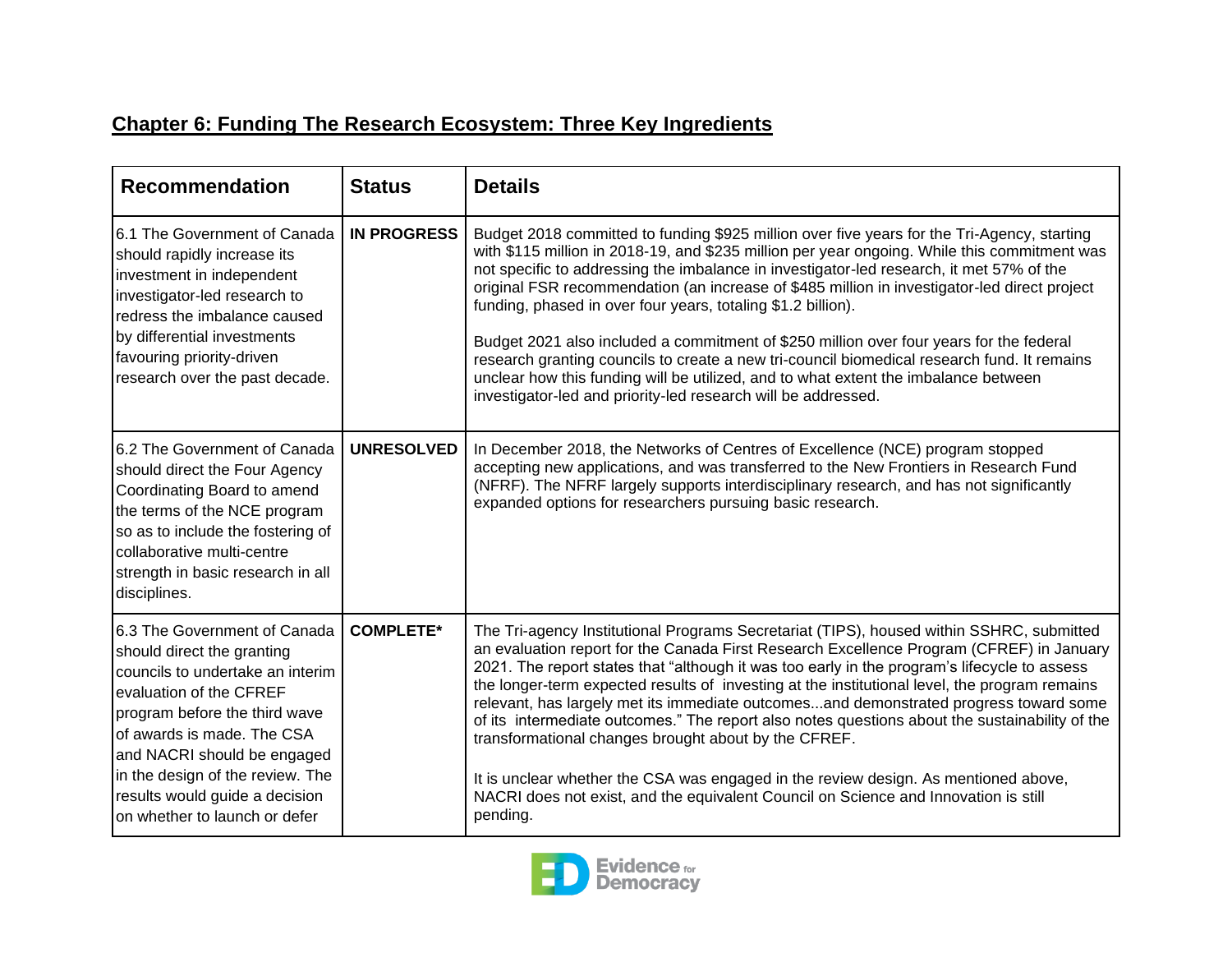| the program's third round, but<br>not impede the fulfilment of<br>existing commitments.                                                                                                                                                                                         |                    | On August 5 2021, it was announced that the next CFREF competition will launch in fall<br>2021. The announcement stated that "modifications to the design and delivery will be made<br>for the next competition." A Management Response and Action Plan was also shared (with<br>target dates). It remains to be seen whether the report recommendations will be<br>implemented in time.                                                                                                                                                                                                                                                                                                                                                                                                |
|---------------------------------------------------------------------------------------------------------------------------------------------------------------------------------------------------------------------------------------------------------------------------------|--------------------|-----------------------------------------------------------------------------------------------------------------------------------------------------------------------------------------------------------------------------------------------------------------------------------------------------------------------------------------------------------------------------------------------------------------------------------------------------------------------------------------------------------------------------------------------------------------------------------------------------------------------------------------------------------------------------------------------------------------------------------------------------------------------------------------|
| 6.4 The Government of Canada<br>should mandate the Four<br>Agency Coordinating Board to<br>develop multi-agency strategies<br>to support international research<br>collaborations and modify<br>existing funding programs so as<br>to strengthen international<br>partnerships. | <b>IN PROGRESS</b> | In January 2020, the CRCC released the International Framework: Statement of Objectives<br>and Principles to serve as a reference that complements the international strategies of<br>CRCC member agencies and applies when agencies have converging or intersecting<br>international priorities.<br>It is unclear to what extent existing funding programs have been modified to strengthen<br>international partnerships.<br>There are some new multi-agencies strategies to support international collaborations. For<br>example, the Tri-Agency and four UK Research and Innovation councils launched the<br>Canada-UK Artificial Intelligence initiative, and the New Frontiers in Research Fund hosted<br>an international stream (the 2020 Horizon Global Platform Competition). |
| 6.5 The Government of Canada<br>should mandate the Four<br>Agency Coordinating Board to<br>develop strategies to<br>encourage, facilitate, evaluate,<br>and support multidisciplinary<br>research.                                                                              | <b>COMPLETE*</b>   | Budget 2018 committed an additional \$275 million over five years, starting in 2018-19, and<br>\$65 million per year ongoing, to create the New Frontiers in Research Fund (NFRF), which<br>will "support research that is international, interdisciplinary, fast-breaking and higher-risk."<br>The NFRF is under the strategic direction of the CRCC, and is administered by the Tri-<br>Agency Institutional Programs Secretariat (housed within SSHRC). The FSR had<br>recommended that \$80 million of the increase for investigator-led research should be<br>earmarked to this fund, phased in over four years.                                                                                                                                                                   |
| 6.6 The Government of Canada<br>should mandate the granting<br>councils to encourage and<br>better support high-risk<br>research with the potential for<br>high impact.                                                                                                         | <b>COMPLETE*</b>   | The FSR also stated that "because demands on this fund would be intermittent and<br>unpredictable, it could easily be structured alongside the international, multidisciplinary<br>and/or [high-risk, high reward] research funds on a contingent basis." The NFRF follows this<br>structure.<br>Given that the NFRF is addressing multiple objectives, it remains to be seen how this<br>program will be evaluated, and how effective it will be in encouraging and supporting multi-<br>disciplinary and high-risk research.                                                                                                                                                                                                                                                          |

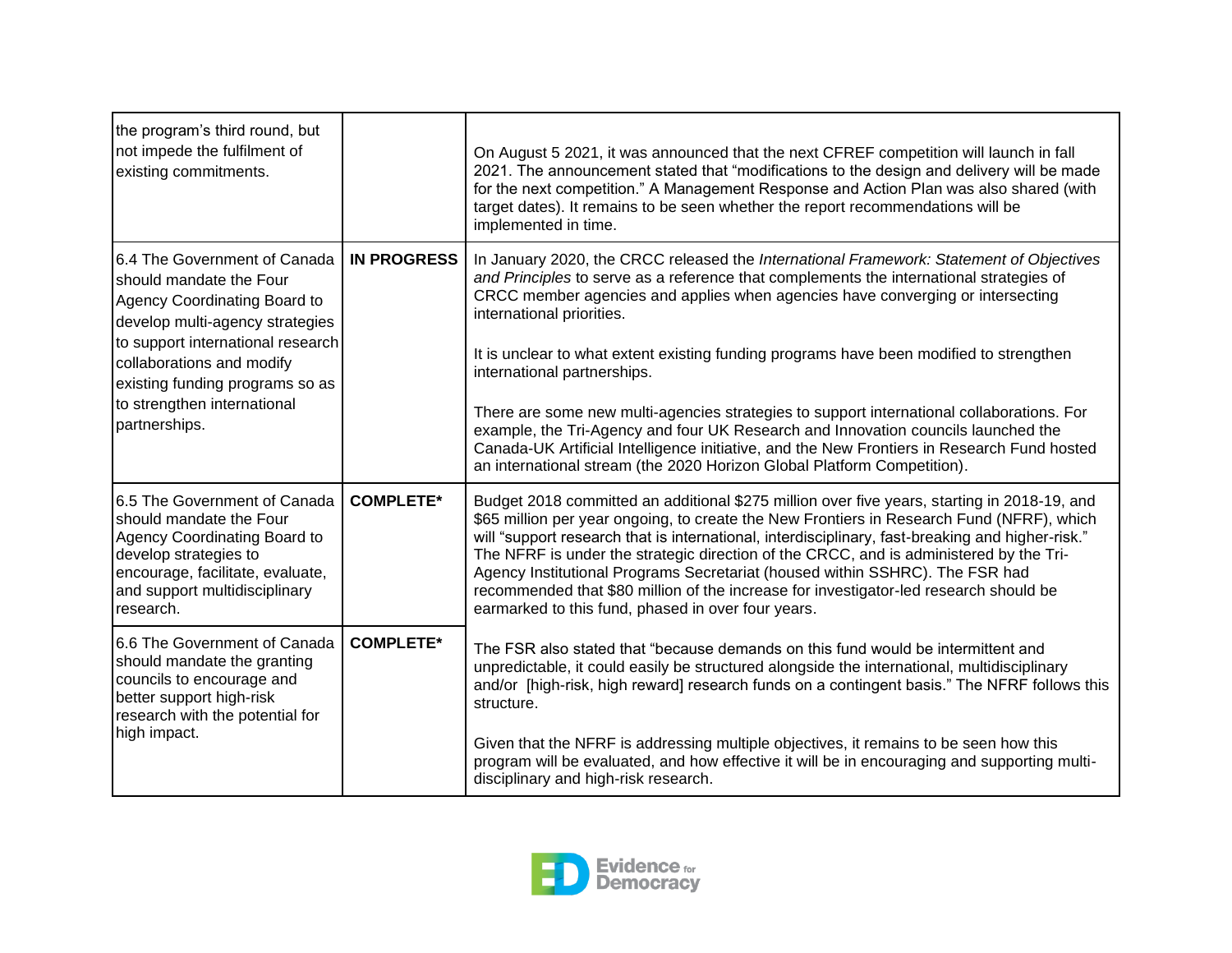| 6.7 The Government of Canada<br>should mandate the granting                                                                                                                                                       | <b>UNRESOLVED</b> | To the best of our knowledge, no such joint mechanism has been mandated or created yet.                                                                                                                                                                                                                                                                                                                                                                                                                                    |
|-------------------------------------------------------------------------------------------------------------------------------------------------------------------------------------------------------------------|-------------------|----------------------------------------------------------------------------------------------------------------------------------------------------------------------------------------------------------------------------------------------------------------------------------------------------------------------------------------------------------------------------------------------------------------------------------------------------------------------------------------------------------------------------|
| councils to arrive at a joint<br>mechanism to ensure that funds<br>and rapid review mechanisms<br>are available for response to<br>fast-breaking issues.                                                          |                   | It should be noted that amid the pandemic, outside of normal mechanisms, the Government<br>of Canada invested nearly \$27 million to fund research related to COVID-19, via the Tri-<br>Agency, the New Frontiers in Research Fund, the International Development Research<br>Centre, and Genome Canada. This could serve as a starting point to build a joint mechanism<br>for future joint rapid review mechanisms for fast-breaking issues.                                                                             |
| 6.8 The Government of Canada<br>should provide CFI with a stable<br>annual budget scaled at<br>minimum to its recent annual<br>outlays.                                                                           | <b>COMPLETE</b>   | Budget 2018 committed \$763 million over five years to the Canada Foundation for<br>Innovation (CFI), starting in 2018-19, with a proposal to establish permanent funding at \$462<br>million per year by 2023. This was followed up in Budget 2021, with a commitment of \$500<br>million over four years to support the bio-science capital and infrastructure needs of post-<br>secondary institutions and research hospitals.                                                                                          |
| 6.9 The Government of Canada<br>should consolidate the<br>organizations that provide digital                                                                                                                      | <b>COMPLETE*</b>  | Budget 2018 committed \$572.5 million to implement a Digital Research Infrastructure (DRI)<br>Strategy.                                                                                                                                                                                                                                                                                                                                                                                                                    |
| research infrastructure, starting<br>with a merger of Compute<br>Canada and CANARIE. It<br>should provide the new<br>organization with long-term<br>funding and a mandate to lead<br>in developing a national DRI |                   | Compute Canada and CANARIE have not merged. ISED contributed \$137 million from 2020<br>to 2024 to fund CANARIE to deliver on three main objectives: network operations,<br>technology innovation, and private sector innovation. The Canada Foundation for Innovation<br>is funding Compute Canada (until March 31, 2022) to maintain researchers' access to<br>advanced research computing and services, and for Compute Canada to provide strategic<br>planning to position the national DRI system for future success. |
| strategy.                                                                                                                                                                                                         |                   | ISED has committed up to \$375 million of its five-year funding to establish a new national<br>not-for-profit organization in 2019, titled the New Digital Research Infrastructure<br>Organization (NDRIO). NDRIO is coordinating and funding activities in advanced research<br>computing, research data management and research software components of the DRI<br>strategy.                                                                                                                                              |
|                                                                                                                                                                                                                   |                   | Overall, while this recommendation is complete, a consolidation of the organizations that<br>provide digital research infrastructure has not taken place.                                                                                                                                                                                                                                                                                                                                                                  |
| 6.10 The Government of<br>Canada should mandate and<br>fund CFI to increase its share of<br>the matching ratio for national-                                                                                      | <b>COMPLETE</b>   | In 2019, the Canada Foundation for Innovation (CFI) made two changes to the Major<br>Science Initiatives Fund: an increase of its share of funding from 40 percent to 60 percent of<br>a facility's operating and maintenance costs for the subset of facilities identified as being of<br>major scale, and to extend the funding cycle from five to six years.                                                                                                                                                            |

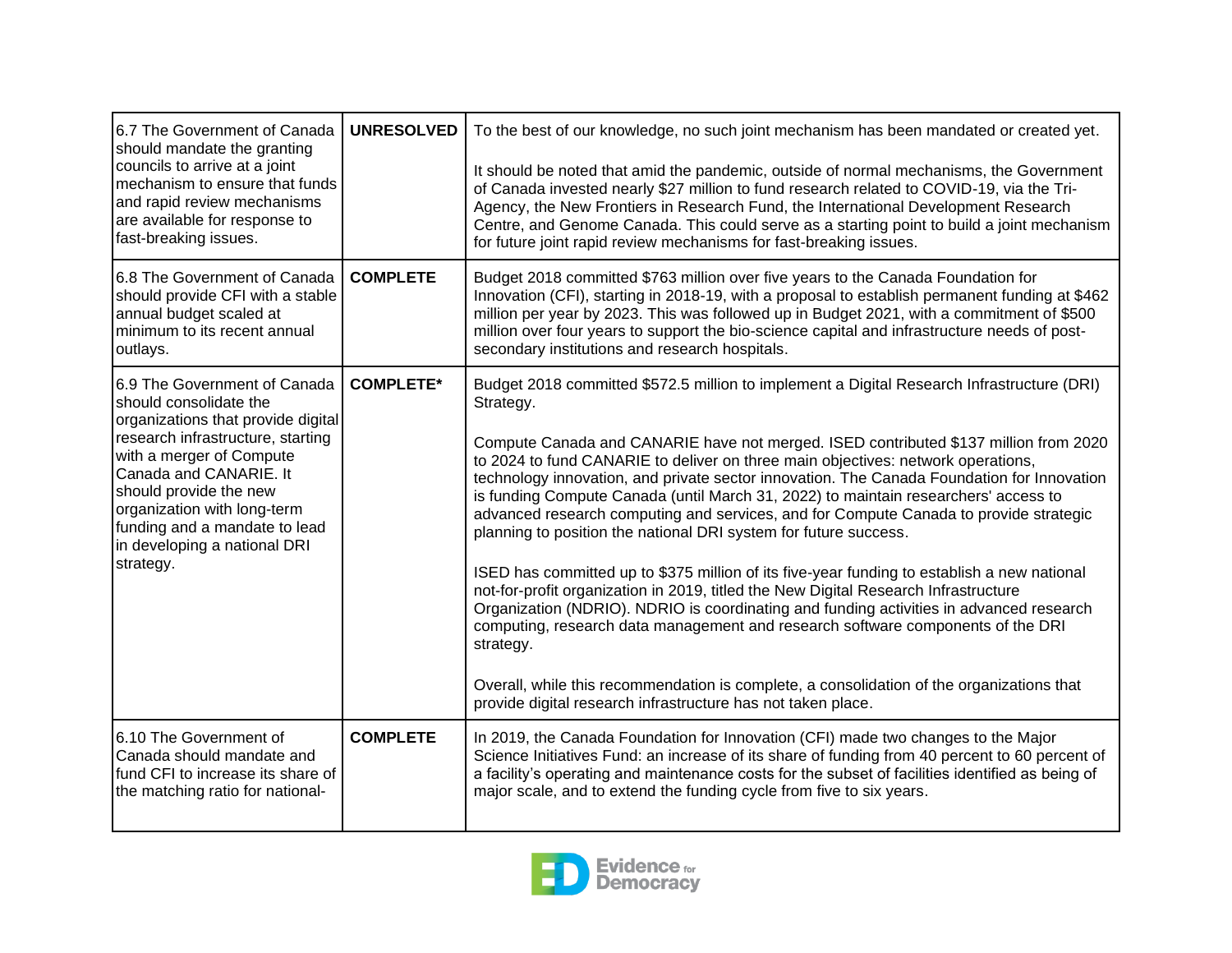| scale major research facilities<br>from 40 to 60 per cent.                                                                                                         |                   | The FSR had recommended that \$35 million per year be provided to change the sharing<br>ratio for operating costs to 60:40. This recommendation was largely met as Budget 2018<br>allocated \$160 million to CFI's Major Science Initiatives Fund (i.e. \$32 million per year).                                                                                                                                                                                                                                            |
|--------------------------------------------------------------------------------------------------------------------------------------------------------------------|-------------------|----------------------------------------------------------------------------------------------------------------------------------------------------------------------------------------------------------------------------------------------------------------------------------------------------------------------------------------------------------------------------------------------------------------------------------------------------------------------------------------------------------------------------|
| 16.11 The Government of<br>Canada should mandate and<br>fund CFI to meet the special<br>operating needs of individual<br>researchers with small capital<br>awards. | <b>UNRESOLVED</b> | Though new funding was provided to CFI in Budgets 2018 & 2021, it is unclear if this money<br>will go towards small capital awards.<br>The FSR had recommended that \$30 million per year be provided to increase the operating<br>support available to recipients of small capital awards. The FSR also stated that the target<br>level of operating support for small infrastructure should cover the equivalent of two years of<br>operating support, and to be earmarked for individual research applicants as needed. |

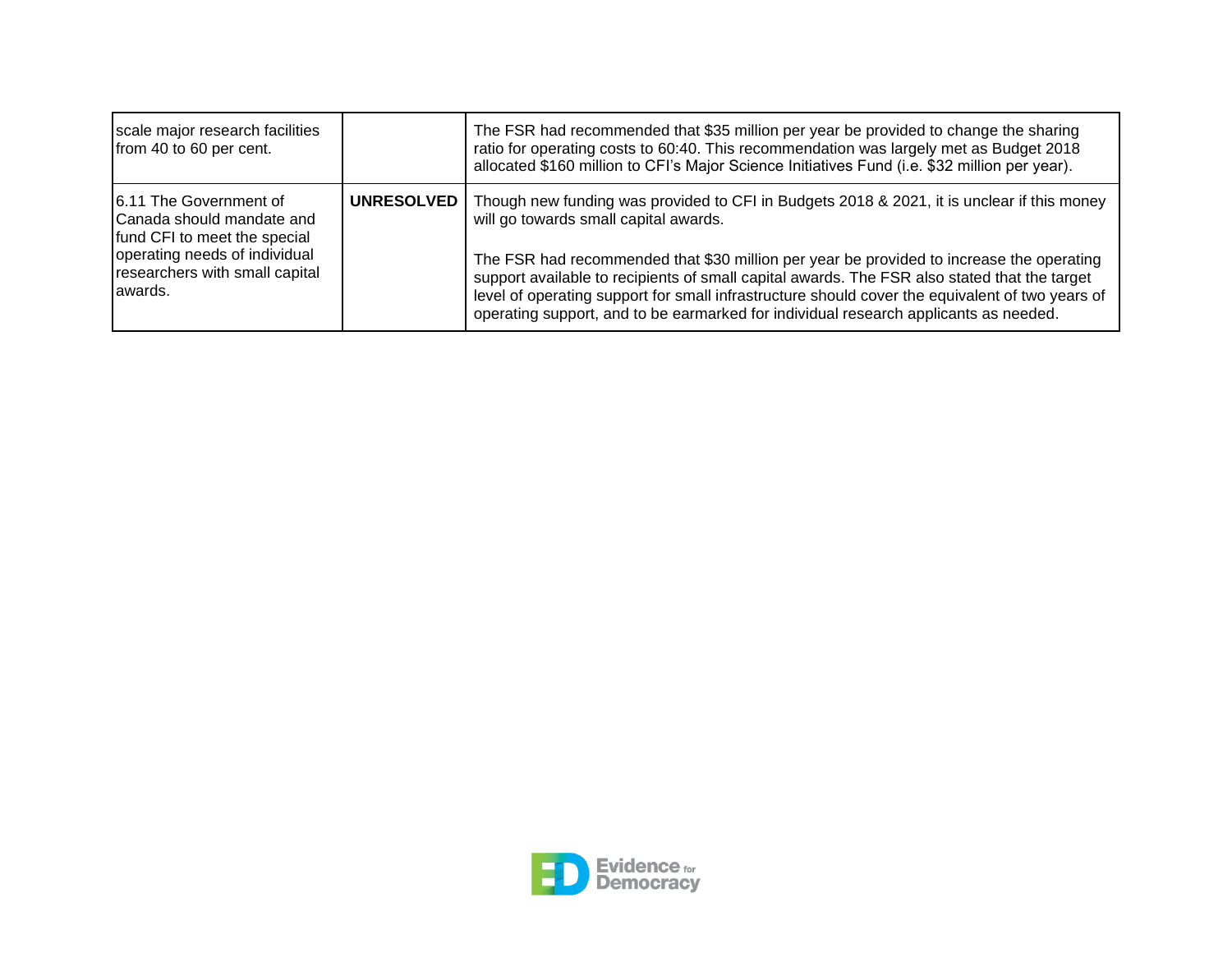## **Chapter 7: Funding The Research Ecosystem: Two More Elements and Cost Analyses**

| <b>Recommendation</b>                                                                                                                                                                                                                                                                                                                                                                                                                                                                                                                                                                                                                                                                             | <b>Status</b>      | <b>Details</b>                                                                                                                                                                                                                                                                                                                                                                                                                                                                                                                                                                                                                                                                                                                                                                                                                                                                                                                 |
|---------------------------------------------------------------------------------------------------------------------------------------------------------------------------------------------------------------------------------------------------------------------------------------------------------------------------------------------------------------------------------------------------------------------------------------------------------------------------------------------------------------------------------------------------------------------------------------------------------------------------------------------------------------------------------------------------|--------------------|--------------------------------------------------------------------------------------------------------------------------------------------------------------------------------------------------------------------------------------------------------------------------------------------------------------------------------------------------------------------------------------------------------------------------------------------------------------------------------------------------------------------------------------------------------------------------------------------------------------------------------------------------------------------------------------------------------------------------------------------------------------------------------------------------------------------------------------------------------------------------------------------------------------------------------|
| 7.1 The Government of Canada should direct the<br>Four Agency Coordinating Board to oversee a tri-<br>council process to reinvigorate and harmonize<br>scholarship and fellowship programs, and<br>rationalize and optimize the use of current awards<br>to attract international talent.                                                                                                                                                                                                                                                                                                                                                                                                         | <b>IN PROGRESS</b> | The Canada Graduate Scholarship - Doctoral (CGS-D) has been<br>harmonized across the tri-agency. Almost all other funding strategies<br>remain outstanding.<br>Budget 2019 committed \$114 million over five years, starting in<br>2019–20, with \$26.5 million per year ongoing, to the Tri-Agency, to<br>create 500 more master's level scholarship awards annually and 167<br>more three-year doctoral scholarship awards annually through the<br>CGS program. This falls slightly short of the FSR recommendation of<br>\$140 million per year, over four years. In addition, any attempt to<br>reinvigorate scholarship and fellowship programs must also account<br>for the ongoing impacts of the pandemic on graduate students, post-<br>doctoral fellows and early-career researchers.<br>It is also unclear whether progress has been made to optimize the<br>use of current awards to attract international talent. |
| 7.2 The Government of Canada should renew the<br>CRC program on a strategic basis in three stages:<br>1. Restore funding to 2012 levels, upon<br>development of a plan by the granting councils<br>and Chairs Secretariat to allocate the new Chairs<br>asymmetrically in favour of Tier 2 Chairs, and<br>increase the uptake of available funds through<br>improved logistics in managing numbers and<br>reduced delays in awarding Chairs;<br>2. Direct the granting councils to cap the number<br>of renewals of Tier 1 Chairs and, in concert with<br>universities and CFI, develop a plan to<br>reinvigorate international recruitment and<br>retention, for review by NACRI and approval by | <b>IN PROGRESS</b> | Budget 2018 committed \$210 million over five years, starting in<br>2018-19, with \$50 million per year ongoing, for the Canada<br>Research Chairs (CRC) program. The following changes were made<br>to the CRC program: Tier 1 Chairs were limited to a single renewal<br>(allowing for a maximum of two, seven-year terms), universities were<br>allowed to convert chairs between Tier 1 and 2 (until Dec 2019), and<br>there was a revision in the distribution of chair allocations across the<br>Tri-Agency.<br>In 2020, the Government of Canada reported that it has invested<br>\$195 million to support 259 new and renewed CRCs. This was<br>complemented by the Canada Foundation for Innovation, which<br>provided \$14 million to 57 CRCs at 27 universities to support<br>research infrastructure.                                                                                                              |